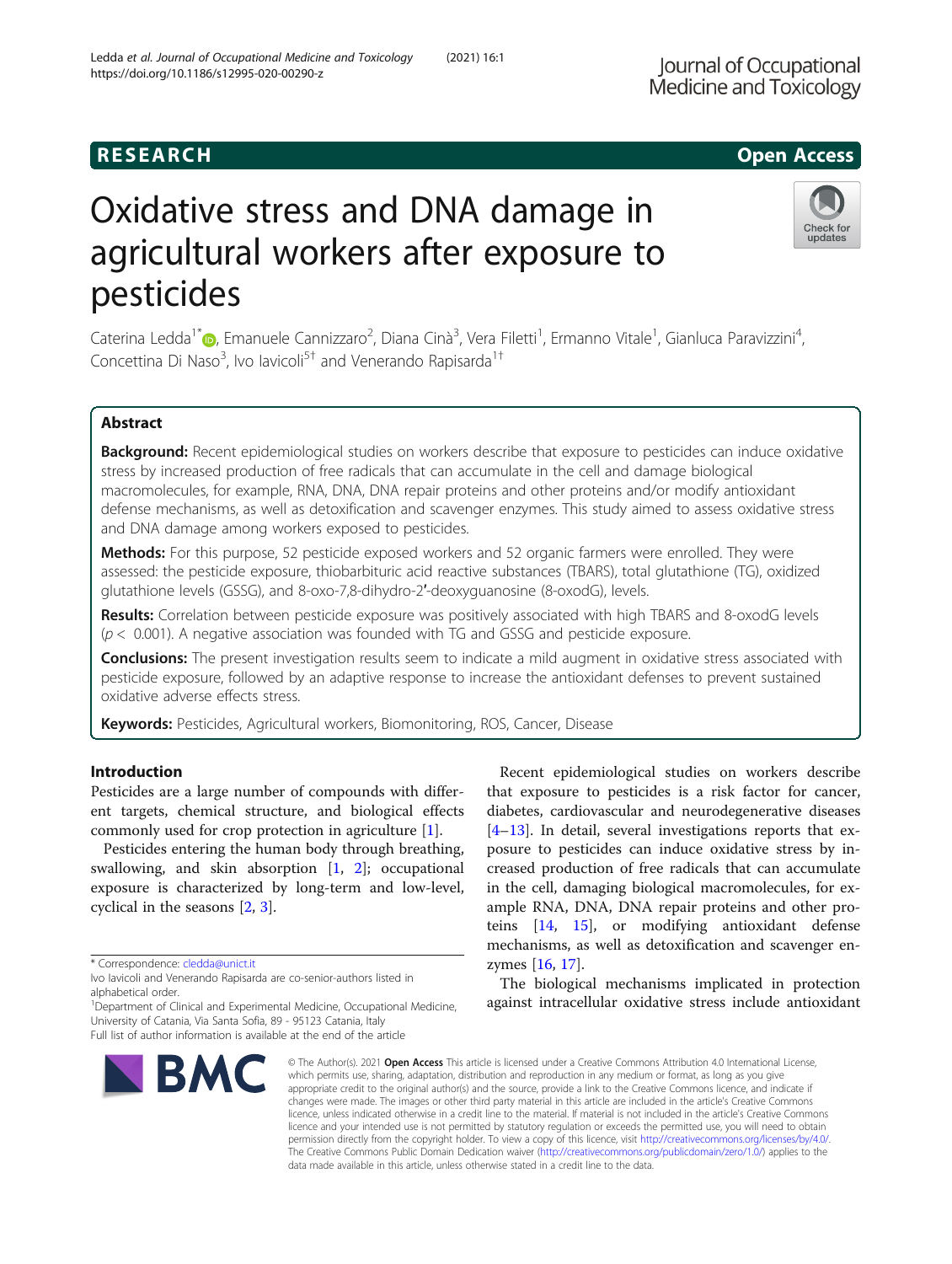enzymes: superoxide dismutase, catalase, glutathione oxidase (GSSH), and glutathione reductase (GSH) [\[18](#page-5-0)].

Some investigations report that oxidative stress and DNA damage caused by pesticide exposure are involved in mechanisms linking pesticide exposure with adverse health effects [[19](#page-5-0)–[21](#page-5-0)].

Oxidative stress plays a critical role in the pathogenesis of neurological, endocrinological, and other metabolic dysfunctions through damaging the antioxidants defense [\[22](#page-5-0)].

In the working environment, different pesticides are simultaneously used against pests and weeds; consequently, occupational exposure to multiple pesticides is common [\[11\]](#page-5-0). Besides, the pesticide handling mode depends on the task (i.e., mixer, harvester, sprayer,...), the type of pesticide used, and the cultivation in which it will be used [\[4](#page-5-0), [11](#page-5-0)]. The exposure can happen both in the mixing phase and in the plants; this will also be important to determine the main route of assorbimentom, which in most cases remains in the respiratory and cutaneous [[23\]](#page-5-0).

When exposed to multiple pesticides, with each at the level of its respective no observed adverse effect level (NOAEL), a single pesticide produces no toxicity response; instead, probably a combination of multiple pesticides could potentially cause damage to various organ system of the body, possibly also due to their interaction [\[24,](#page-5-0) [25\]](#page-5-0).

Moreover, the degree of generated damage depends on the substances' intrinsic toxicity and individual health status and sensitivity [[26](#page-5-0)].

This study aimed to assess oxidative stress and DNA damage among workers exposed to a mixture of pesticides.

# Materials and methods

# Study design

The study was a case-control study carried out in Ragusa (Sicily, Italy), which has a population of ≅320,000. This is a vastly agricultural district with many people employed in about 25,000 farms producing fruits and vegetables in greenhouses and products derived from animal husbandry. All these activities involve the use of large quantities of pesticides. The main crops are carrots, potatoes, and zucchini in open fields and tomatoes, eggplants, peppers, and zucchini in greenhouses  $[11]$  $[11]$  $[11]$ .

Fifty-two workers were occupationally exposed to pesticides, and 52 organic farmers were recruited. Exposed workers participating in this study carry out their work with personal protective devices (PPD): gloves, masks, overalls, and protective glasses. Pesticide application was made 5–6 times per week and for 6–7 working hours [[11](#page-5-0)].

Organic farmers (control) did not have any contact with the pesticide, even outside of work.

All subjects recruited for the study were invited during the medical examination of health surveillance carried out by the occupational physician.

Exclusion criteria were diabetes, hypertension, thyroid, liver, kidney, lung, and hematological diseases.

Exposed ones were recruited on a seasonal root (April – August) in the cultivation of greenhouse tomatoes. Table [1](#page-2-0) reports the pesticides utilized by exposed workers. It was not possible to detect exposure to biological markers concerning pesticides employed.

A structured questionnaire investigating environmental and occupational risks was administered by trained interviewers to gather accurate data on demographics, medical history, healthcare habits, and pesticide and/or other chemical exposures.

Peripheral blood samples (10 ml/subjects) were collected in Vacutainer tubes with ethylenediaminetetra acetic acid (EDTA) (Vacuette, Greiner Bio-One, Kremsmünster, Austria) were collected. After the collection, the tubes were then centrifuged at 3500 rpm for 10 min, and then the plasma was isolated and stored at − 20 °C until analysis.

Spot urine samples were collected in 10 ml polystyrene disposable urine collection tubes and were frozen at − 20 °C until they were analyzed for creatinine and DNA damage markers.

The Ethics Committee approved the study procedure of Catania University Hospital (Catania, Italy) (n.771/ 2014), and the written informed consent of all subjects was acquired before their inclusion in the study.

#### Assessment of pesticide exposure

It was not possible to use a specific biomarker; in addition, the workers performed the jobs in rotation. For this reason, we have estimated the exposure index.

Exposure deals with the aptitude of a pesticide to cause toxic effects over an extended time, usually after repeated or continuous exposure, which may last for the exposed organism's entire life. The exposure index of pesticide-exposed agriculture workers that measured the relative levels of chronic occupational exposure to the pesticide was calculated as follows:

Chronic exposure level = 
$$
\log 10 \left\{ \left[ \frac{Y \times D}{age - 18} \right] + 1 \right\}
$$

Y is the number of years of occupational exposure to pesticides and D is the most recent estimate of the number of days of pesticide usage per year. Index values from 0.698 to 2.757 (median to highest value) were classed as high chronic exposure; those from 0.698 to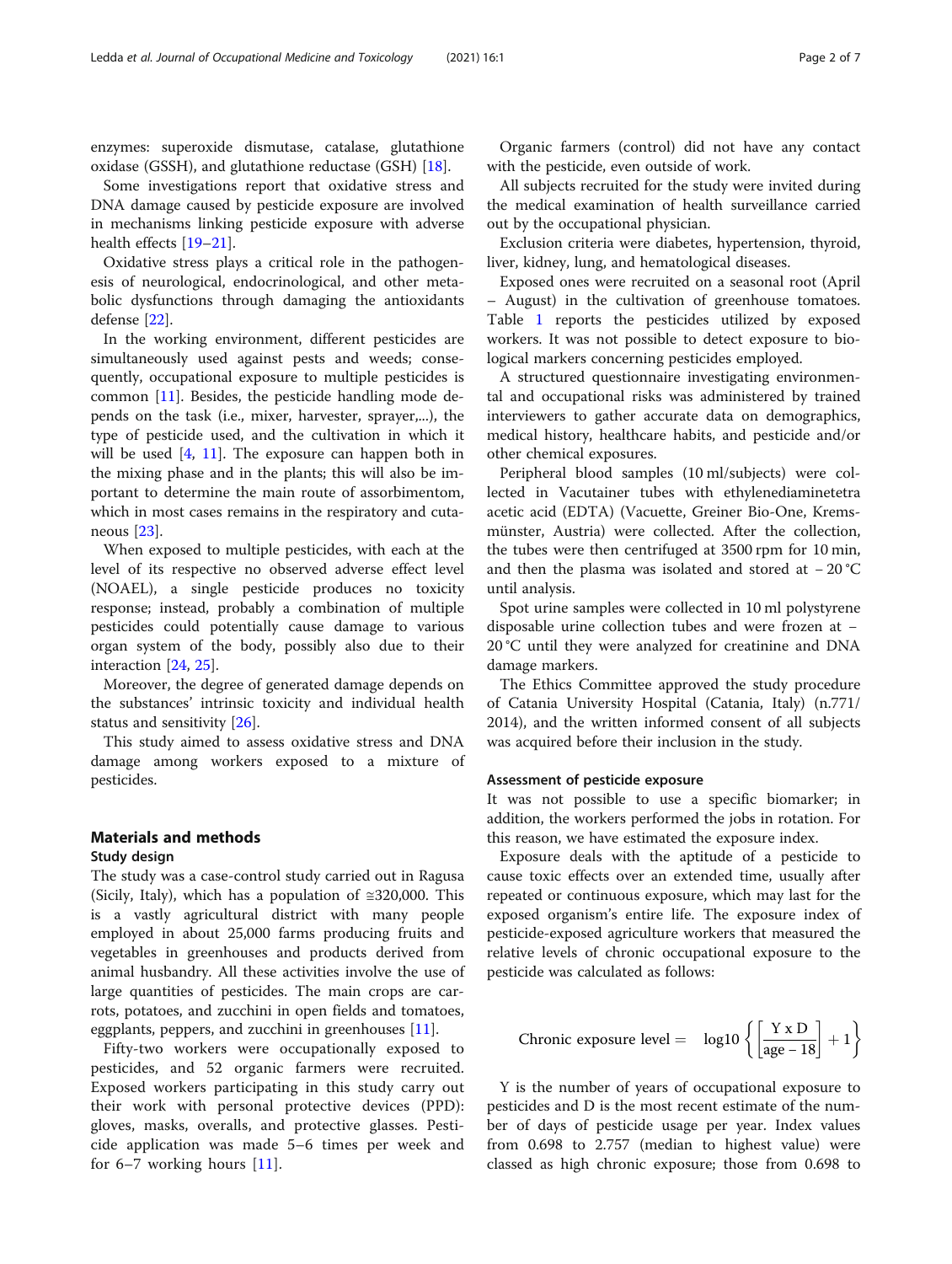| Type of pesticide | Active ingredient        | <b>Number of applications</b> | Dose       |
|-------------------|--------------------------|-------------------------------|------------|
| Fungicides        | PropamocarbHydrochloride | 3                             | 1 L/ha     |
|                   | Metalaxyl-M              |                               | 3 L/ha     |
|                   | Cyproconazole            |                               | 0.05 Kg/ha |
| Insecticides      | Thiamethoxam             |                               | 0.4 Kg/ha  |
|                   | Deltamathrin             |                               | $0.5$ L/ha |
|                   | Acrinathrin              |                               | $0.5$ L/ha |
|                   | Abamectin                |                               | 1 L/ha     |

<span id="page-2-0"></span>Table 1 Pesticides exposure

0.000 (median to lowest value) were classed as low chronic exposure [\[27](#page-5-0)].

# Oxidative stress markers assay

The oxidative and nitrosative assessments were conducted through the determination of thiobarbituric acid reactive substances (TBARS), total glutathione (TG) and oxidized glutathione levels (GSSG).

The measure of TBARS is commonly used for determining the lipid peroxide content in plasma; this determination was carried out using the ELISA method as recommended by the supplier (R&D Systems, Inc., McKinleyPlace NE, Minneapolis, USA). For the quantitative analysis of TBARS, 150 μL of serum after acid treatment was mixed with 75 μL of the thiobarbituric acid (TBA) reagent. In the occurrence of heat and acid, malondialdehyde (MDA) reacts with TBA to produce a colored end product that absorbs light at 530–540 nm. The final value was expressed in μM. The inter- and intra-assay coefficients of variations (CV) were 1.3 and 4.4%, respectively.

Glutathione is an essential protector against free radical damage; in this investigation, TG and GSSG were analyzed using the ELISA method that abserve the sulfhydryl group of GSH reacts with 5,5′-dithiobis-2 nitrobenzoic acid to produce a yellow colored 5-thio-2 nitrobenzoic acid that absorbs at 405 nm or 414 nm as indicated by the manufacturer (R&D Systems, Inc., McKinleyPlace NE, Minneapolis, USA).

## DNA damage marker assay

Urine samples were defrosted at room temperature and mixed on a rotary mixer for at least 15 min.

Urinary creatinine concentrations were measured using a fully automated clinical chemistry analyzer (Cobas® 6000 Modular Analyzer, Roche Diagnostics, Basel, Switzerland, Europe); the DNA damage markers concentrations were adjusted based on creatinine levels, which were presented as micrograms per gram (μg/g) of creatinine. All samples showed urinary creatinine concentrations between 0.3 and 3.0 g/L, the range recommended by the World Health Organization (WHO) as a criterion for valid spot urine samples [\[28](#page-5-0)].

Concentrations of urinary 8-oxo-7,8-dihydro-2′ deoxyguanosine (8-oxodG) were analyzed using liquid chromatography tandem mass spectrometry (LC-MS/ MS) as reported in Ledda et al. [\[29](#page-5-0)]. The urine samples were processed and analyzed in duplicates, and the repeatability of the method expressed as the coefficient of variation was 10.5%. The 8-oxodG concentration was calculated as the mean of the two measurements. Urinary 8-oxodG concentrations were adjusted to the average-specific urine gravity (1.015 g/ ml) using the formula: 8-oxodG  $x$   $[(1.015-1)/(mea$ sured specific gravity  $-1$ )], as well as to nmol 8oxodG/mmol creatinine.

# Statistical analysis

Data were summarized as mean  $\pm$  SD for continuous variables and frequencies for categorical variables. Normality was checked by the Kolmogorov-Smirnov test and homogeneity of variance by Levene's test. Pearson correlation was used to quantifies the relationship between chronic exposure level and TBARS, TG, GSSG, and 8-oxodG levels.

Data analysis was performed using GraphPad Prism ver.7 (GraphPad Software, Inc. USA).

# Results

The exposed group presented characteristics similar to those not exposed (see Table [2](#page-3-0)). Mainly, all workers were male and there were no statistically significant differences as to age, BMI, smoking habits, alcohol intake, working-age and sun-light exposure.

Pesticide exposed workers had been averagely exposed to pesticides for about 3.7 h a day for 5 years and chronic exposure levels equal to  $1.11 \pm 0.20$  $1.11 \pm 0.20$  $1.11 \pm 0.20$ . Table 2 reports the main sample characteristics.

No worker had signs and symptoms of pathology. The routine blood and urinary examination results were normal and showed no difference with the workers in the control group.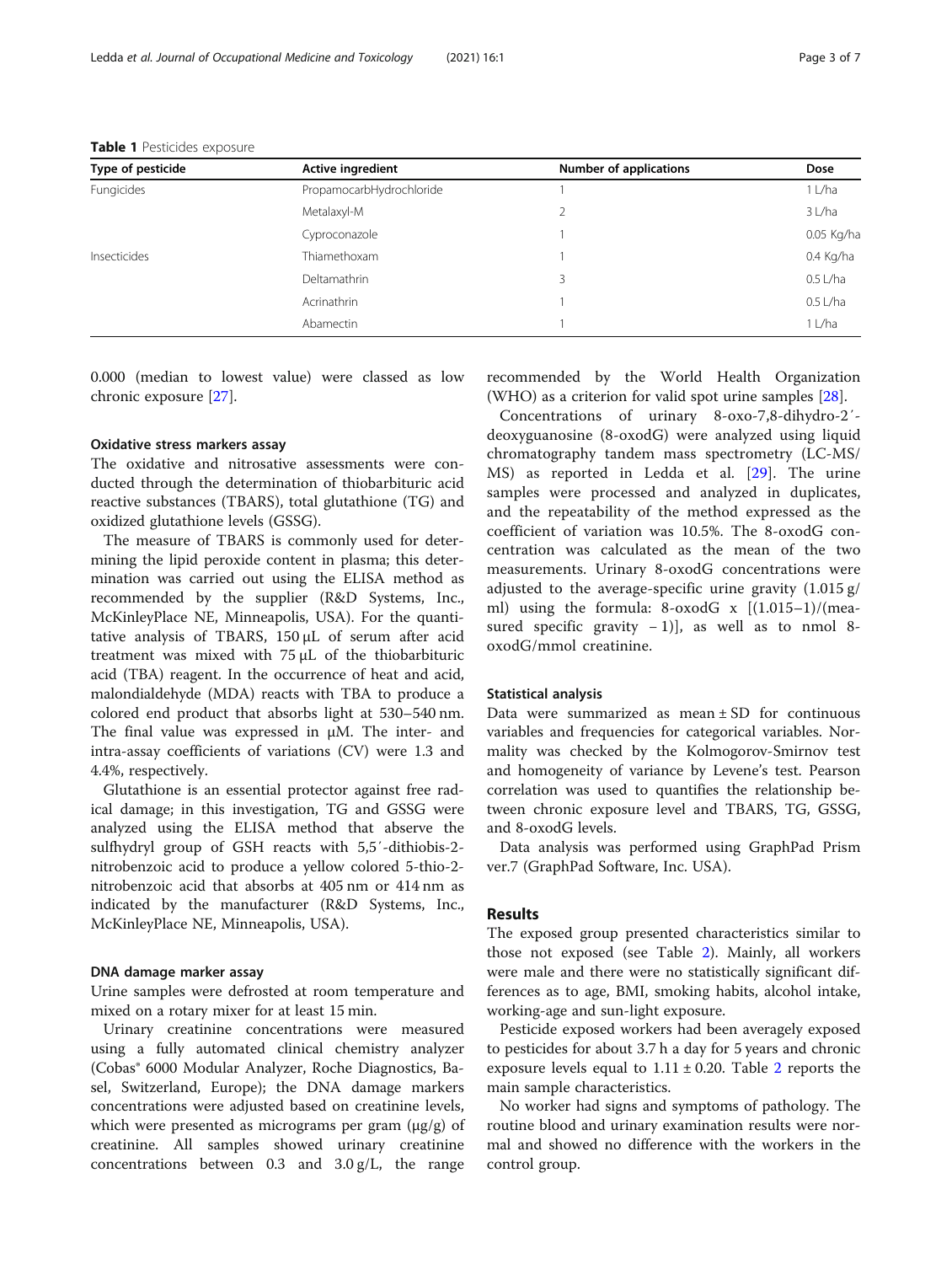|                                | Exposed<br>n.52  | Non exposed<br>n.52 | p-Value  |
|--------------------------------|------------------|---------------------|----------|
| Gender (male)                  | 52 (100%)        | 52 (100%)           | n.s.     |
| Age (yrs)                      | $33.7 \pm 1.7$   | $34.2 \pm 1.4$      | n.s.     |
| BMI ( $kg/m2$ )                | $21.8 \pm 2.1$   | $22.5 \pm 1.8$      | n.s.     |
| Smokers                        | 16 (31%)         | 17 (33%)            | n.s.     |
| Alcohol consumption (g/day)    | $17.6 \pm 8.5$   | $18.7 \pm 7.7$      | n.s.     |
| Family history of cancer       | 9(17%)           | 13 (25%)            | n.s.     |
| Working age (yrs)              | $6.3 \pm 2.1$    | $6.9 \pm 1.9$       | n.s.     |
| Sunlight exposure (h/day)      | $4.3 \pm 1.1$    | $4.5 \pm 0.8$       | n.s.     |
| Exposure duration (yrs)        | $5.1 \pm 0.8$    |                     | < 0.0001 |
| Hours of spraying (h/day)      | $3.7 \pm 1.4$    |                     | < 0.0001 |
| Chronic exposure level         | $1.11 \pm 0.20$  |                     | < 0.0001 |
| TBARS (µmol/L)                 | $1.26 \pm 0.44$  | $0.94 \pm 0.31$     | < 0.0001 |
| $TG$ ( $µmol/L$ )              | $7.83 \pm 1.26$  | $10.03 \pm 1.45$    | < 0.05   |
| GSSG (µmol/L)                  | $3.96 \pm 0.90$  | $4.50 \pm 0.88$     | < 0.05   |
| 8-oxodG (nmol/mmol creatinine) | $29.71 \pm 2.27$ | $11.64 \pm 2.74$    | < 0.0001 |

<span id="page-3-0"></span>**Table 2** Characteristics of study population expressed as a frequency or mean  $\pm$  SD

n.s. non-significative

TBARS was higher in pesticides exposed workers  $(p < 0.001)$ , while TG and GSSG were more elevated in organic farmers ( $p < 0.05$ ).

Statistically, the difference was detected in pesticideexposed workers and organic farmers for DNA damage markers. In Fig. [1](#page-4-0) results of oxidative stress and DNA damage graph results.

Correlation between exposure to chronic exposure to the pesticide was positively associated with high TBARS and 8-oxodG levels,  $r^2$  0.357 (CI 95% 0.172 to 0.517), and  $r^2$  0.648 (CI 95% 0.448 to 0.874) respectively. A negative association was founded with TG and GSSG and chronic pesticide exposure,  $r^2$ –0.425 (CI 95% -0.573 to  $-0.249$ ), and  $r^2-0.323$  (CI 95% -0.489 to  $-0.135$ ) respectively.

# **Discussion**

This study assessed the oxidative stress and DNA damage in workers after exposure (about 5 years) to pesticides. There is increasing experimental support indicating the aptitude of pesticides to induce oxidative stress and sustain recent epidemiological findings [[14,](#page-5-0) [30,](#page-5-0) [31](#page-6-0)]. But this investigation falls in the aim of human exposure to low doses of pesticide mixtures, both simultaneously or consecutively, and potential shared toxicological effects, which has been issue to developed scientific interest in the previous years [[6,](#page-5-0) [24,](#page-5-0) [32\]](#page-6-0).

Under these conditions of exposure, our results have been indicative of a mild oxidative stress and DNA damage in pesticide exposed workers who also appeared to

demonstrate an adaptive response to balance for the oxidative discrepancy.

Oxidative stress is believed to be a possible mechanism of toxicity that plays a key role in the toxicological pathway of numerous classes of pesticides, probably due to their metabolism or mitochondrial disruption [[33](#page-6-0)].

Previous investigations have pointed out that various pesticides, including organochlorines, organophosphates, carbamates, and pyrethroids, can induce oxidative stress by generating oxidative molecules or through interfering with the antioxidant defense systems of cells [\[21,](#page-5-0) [22\]](#page-5-0).

The excess of highly oxidative molecules is able to attack cell membranes, erythrocytes include, consequencing in lipid peroxidation and additional interference of membrane-dependent progressions [\[21,](#page-5-0) [22\]](#page-5-0).

Mainly of pesticides used can interference with oxidative homeostasis across the production of free radicals, lipid peroxidation, and modification in the scavenging enzyme system, causing oxidative stress. This mechanism has been involved in the progress of long-term disorders [[2,](#page-5-0) [16,](#page-5-0) [20](#page-5-0)].

TBARS are a direct measure of malondialdehyde (MDA), a reliable biomarker of lipid peroxidation extensively used to evaluate oxidative stress. Augmented TBARS values have been reported in individuals occupationally exposed to different pesticides [[2,](#page-5-0) [16,](#page-5-0) [20\]](#page-5-0).

In the present investigation, pesticide exposed workers showed higher TBARS levels than organic farmers  $(p < 0.001)$ .

Numerous recent studies underlined the increased TBARS levels in workers exposed to pesticides [[34](#page-6-0)–[41](#page-6-0)].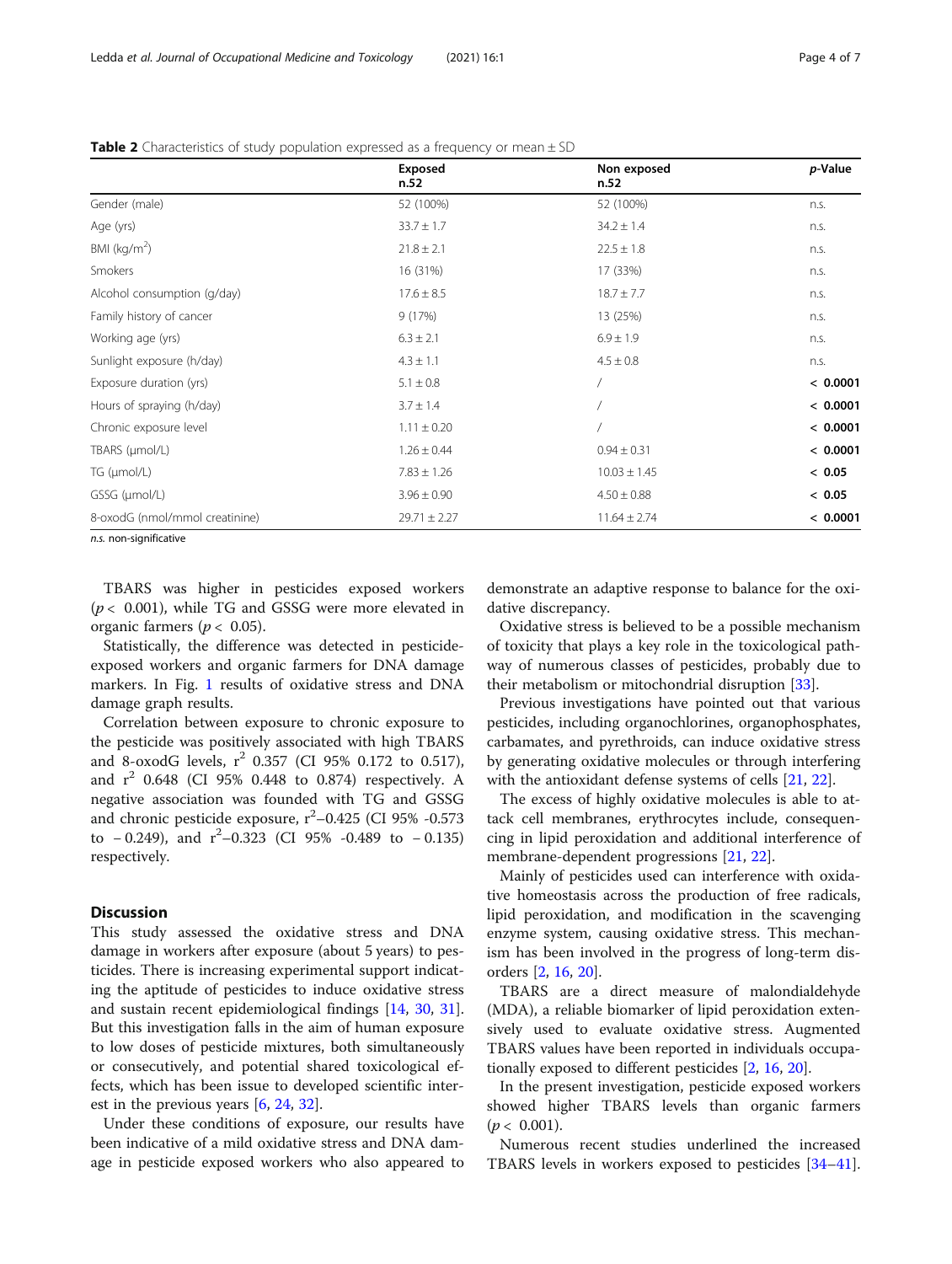<span id="page-4-0"></span>

This shows that enhanced lipid peroxidation correlated with exposure to a different typology of pesticides, either individually or in mixtures; however, the molecular mechanisms are not clear.

The enzyme antioxidant system is the primary defense mechanism against the damage formed by reactive substances [\[38](#page-6-0), [39](#page-6-0)]. In the present investigation, the levels of TG and GSSG were decreased in pesticide-exposed workers. Physiologically, as the regular levels of oxidative stress are exceeded, extracellular glutathione (GSH) is consumed, and GSSG increases [\[18](#page-5-0)]. Therefore, a decrease of TG and GSSG could be considered a loss of prominent defense mechanisms to repair baseline levels of GSH [[42](#page-6-0), [43](#page-6-0)]. These conclusions may point out that pesticides may have different aptitudes to induce oxidative molecules. The rate and magnitude of pesticide exposure may trigger or not an adaptive response to turn around the oxidative setting.

Numerous proteins abnormally expressed and/or aberrantly regulated and/or with post-translational alterations have been connected to cancer or neurodegeneration; especially, proteins involved in the DNA damage response [[36](#page-6-0), [37](#page-6-0)].

We examined that pesticide exposed workers have a significant increase in DNA damage. These workers confirmed a significant DNA repair activity after exposure to pesticides than not exposed workers. Bacsi et al. [[44](#page-6-0)] reported that decreased levels of 8-oxodG levels resulted in a lower inflammatory response in exposed workers. Consequently, suggesting a function of 8-oxodG in transcriptional activation of proinflammatory mediators in response to oxidative stress [\[44\]](#page-6-0).

The repair activities induced by 8-oxodG are intricate and modulated by post-translational modifications, as well as phosphorylation and acetylation, furthermore to its interactions with additional repair/ nonrepair proteins [[44\]](#page-6-0).

Chronic exposure of pesticides is associated with the risk of adverse clinical outcomes, as showed by the tingling, muscle pain, headache, sleep disorder, blurred vision, skin disease, and so forth [[45\]](#page-6-0). The increased level of lipid peroxidation linked with decreased antioxidant defense system, suggesting the enhanced oxidative stress in agriculture workers [\[45](#page-6-0)–[47\]](#page-6-0).

The assessment of various biomarkers will be useful to detect the adverse health effects among agriculture workers and other individuals exposed to pesticides.

# Conclusion

The results of the present investigation seem to indicate a mild augment in oxidative stress associated with pesticide exposure, followed by an adaptive response to increase the antioxidant defenses. This phenomenon could be essential for preventing the adverse effects of sustained oxidative stress.

Therefore, the evaluation of oxidative stress may be used to advance biomarkers of exposure in workers exposed to pesticides to evaluate early damage.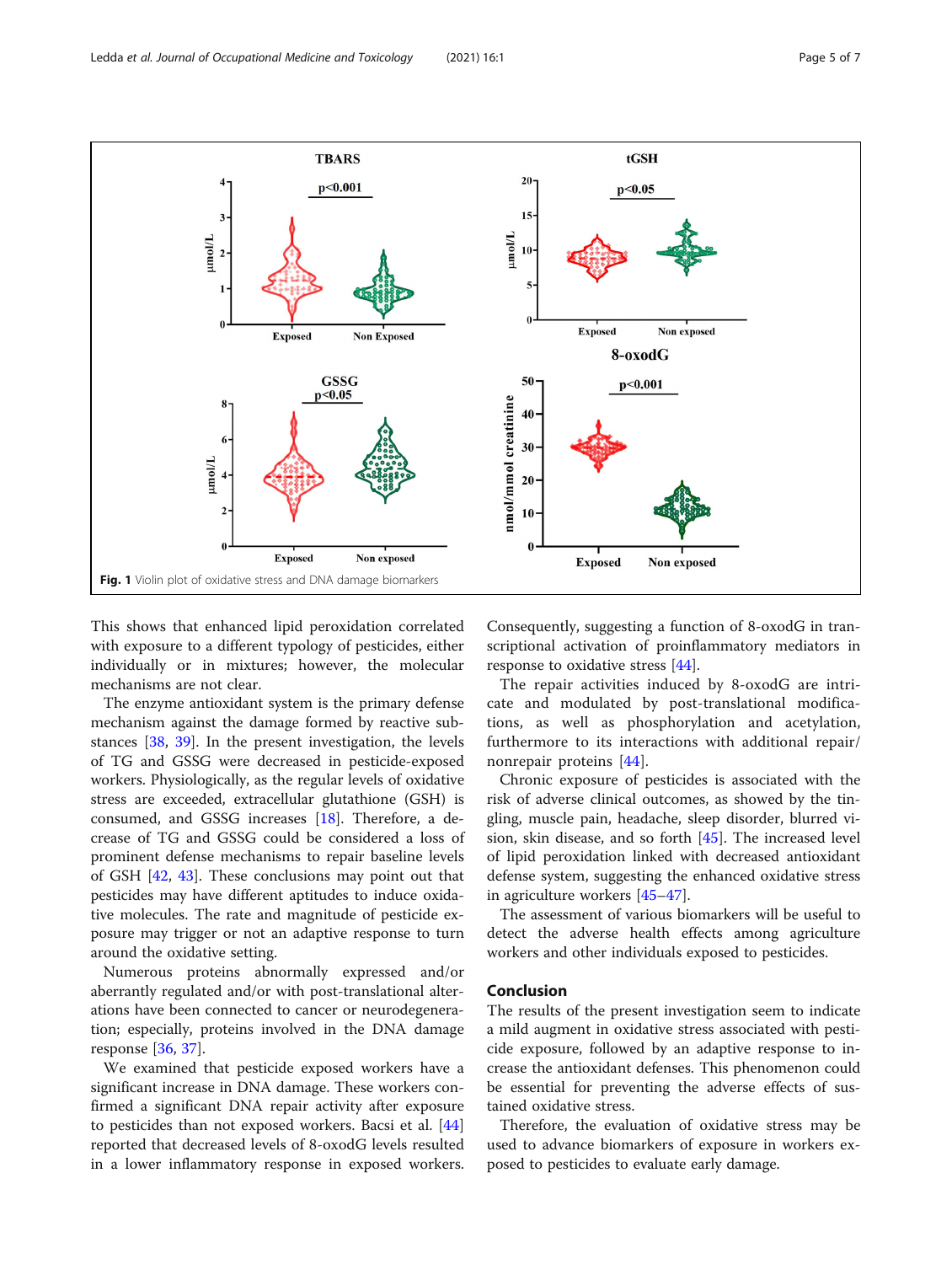# <span id="page-5-0"></span>Acknowledgements

Not applicable

#### Authors' contributions

CL: conceptualization, methodology, investigation, validation, data curation, writing—original draft preparation; EC: investigation, validation, data curation; DC: investigation, data curation; VF: formal analysis; EV: formal analysis; GP: investigation, validation, data curation; CDN: investigation, data curation; II: writing—review and editing; VR: writing—review and editing, visualization, supervision. The authors read and approved the final manuscript.

#### Funding

This study was carried out without specific funds.

## Availability of data and materials

The data will be made available to those who make a justified request.

#### Ethics approval and consent to participate

The research protocol received the approval of Catania University Hospital Ethics Committee (Catania, Italy) and the written informed consent of all subjects was acquired including them in the study. Participation will be voluntary.

#### Consent for publication

Consent for publication was obtained.

#### Competing interests

The authors declare that they have no competing interests.

#### Author details

<sup>1</sup>Department of Clinical and Experimental Medicine, Occupational Medicine, University of Catania, Via Santa Sofia, 89 - 95123 Catania, Italy. <sup>2</sup>Department of Sciences for Health Promotion and Mother and Child Care, Occupational Medicine, University of Palermo, Palermo, Italy. <sup>3</sup>Clinical Pathology and Clinical Molecular Biology Unit, "Garibaldi Centro" Hospital, ARNAS Garibaldi, Catania, Italy. <sup>4</sup>Clinical Laboratories "Girlando and Paravizzini", Catania, Italy.<br><sup>5</sup>Dopartment of Public Health, Occupational Medicine, University of Naple Department of Public Health, Occupational Medicine, University of Naples Federico II, Naples, Italy.

#### Received: 24 May 2020 Accepted: 8 December 2020 Published online: 07 January 2021

#### References

- 1. Chester G. Evaluation of agricultural worker exposure to, and absorption of, pesticides. Ann Occup Hyg. 1993;37(5):509–24.
- 2. García-García CR, Parrón T, Requena M, Alarcón R, Tsatsakis AM, Hernández AF. Occupational pesticide exposure and adverse health effects at the clinical, hematological and biochemical level. Life Sci. 2016;145:274–83.
- 3. Fiedler N, Kipen H, Kelly-McNeil K, Fenske R. Long-term use of organophosphates and neuropsychological performance. Am J Ind Med. 1997;32(5):487–96.
- 4. Costa C, Rapisarda V, Catania S, Di Nola C, Ledda C, Fenga C. Cytokine patterns in greenhouse workers occupationally exposed to α-cypermethrin: an observational study. Environ Toxicol Pharmacol. 2013;36(3):796–800.
- 5. Garzia NA, Spinelli JJ, Gotay CC, Teschke K. Literature review: dermal monitoring data for pesticide exposure assessment of farm workers. J Agromed. 2018;23(3):187–214.
- Hernández AF, Parrón T, Tsatsakis AM, Requena M, Alarcón R, López-Guarnido O. Toxic effects of pesticide mixtures at a molecular level: their relevance to human health. Toxicology. 2013;307:136–45.
- 7. Khan DA, Hashmi I, Mahjabeen W, Naqvi TA. Monitoring health implications of pesticide exposure in factory workers in Pakistan. Environ Monit Assess. 2010;168(1–4):231–40.
- Ledda C, Fiore M, Santarelli L, Bracci M, Mascali G, D'agati MG, Busà A, Ferrante M, Rapisarda V. Gestational hypertension and organophosphorus pesticide exposure: a cross-sectional study. Biomed Res Int. 2015;2015: 280891.
- Ledda C, Loreto C, Zammit C, Marconi A, Fago L, Matera S, Costanzo V, Sanzà GF, Palmucci S, Ferrante M, Costa C, Fenga C, Biondi A, Pomara C,

Rapisarda V. Non-infective occupational risk factors for hepatocellular carcinoma: a review (review). Mol Med Rep. 2017;15(2):511–33.

- 10. Memon QUA, Wagan SA, Chunyu D, Shuangxi X, Jingdong L, Damalas CA. Health problems from pesticide exposure and personal protective measures among women cotton workers in southern Pakistan. Sci Total Environ. 2019; 685:659–66.
- 11. Rapisarda V, Ledda C, Matera S, Fago L, Arrabito G, Falzone L, Marconi A, Libra M, Loreto C. Absence of t(14;18) chromosome translocation in agricultural workers after short-term exposure to pesticides. Mol Med Rep. 2017;15(5):3379–82.
- 12. Samsuddin N, Rampal KG, Ismail NH, Abdullah NZ, Nasreen HE. Pesticide exposure and cardiovascular hemodynamic parameters among male workers involved in mosquito control in east coast of Malaysia. Am J Hypertens. 2016;29(2):226–33.
- 13. Vinceti M, Filippini T, Violi F, Rothman KJ, Costanzini S, Malagoli C, Wise LA, Odone A, Signorelli C, Iacuzio L, Arcolin E, Mandrioli J, Fini N, Patti F, Lo Fermo S, Pietrini V, Teggi S, Ghermandi G, Scillieri R, Ledda C, Mauceri C, Sciacca S, Fiore M, Ferrante M. Pesticide exposure assessed through agricultural crop proximity and risk of amyotrophic lateral sclerosis. Environ Health Global Access Sci Sour. 2017;16(1):91.
- 14. Tsitsimpikou C, Tzatzarakis M, Fragkiadaki P, Kovatsi L, Stivaktakis P, Kalogeraki A, Kouretas D, Tsatsakis AM. Histopathological lesions, oxidative stress and genotoxic effects in liver and kidneys following long term exposure of rabbits to diazinon and propoxur. Toxicology. 2013;307:109–14.
- 15. Zepeda-Arce R, Rojas-García AE, Benitez-Trinidad A, Herrera-Moreno JF, Medina-Díaz IM, Barrón-Vivanco BS, Villegas GP, Hernández-Ochoa I, Sólis Heredia MDJ, Bernal-Hernández YY. Oxidative stress and genetic damage among workers exposed primarily to organophosphate and pyrethroid pesticides. Environ Toxicol. 2017;32(6):1754–64.
- 16. Mostafalou S, Abdollahi M. Pesticides and human chronic diseases: evidences, mechanisms, and perspectives. Toxicol Appl Pharmacol. 2013; 268(2):157–77.
- 17. Ojha A, Yaduvanshi SK, Srivastava N. Effect of combined exposure of commonly used organophosphate pesticides on lipid peroxidation and antioxidant enzymes in rat tissues. Pestic Biochem Physiol. 2011;99(2):148– 56.
- 18. Zhang H, Forman F, Choi J. γ-Glutamyl transpeptidase in glutathione biosynthesis. Methods Enzymol. 2005;401:468–83.
- Alleva R, Manzella N, Gaetani S, Bacchetti T, Bracci M, Ciarapica V, Monaco F, Borghi B, Amati M, Ferretti G, Tomasetti M. Mechanism underlying the effect of long-term exposure to low dose of pesticides on DNA integrity. Environ Toxicol. 2018;33(4):476–87.
- 20. Kouretas D, Tsatsakis AM, Domingo JL, Wallace HA. Mechanisms involved in oxidative stress regulation. Food Chem Toxicol. 2013;61:1–2.
- 21. López O, Hernández AF, Rodrigo L, Gil F, Pena G, Serrano JL, Parrón T, Villanueva E, Pla A. Changes in antioxidant enzymes in humans with longterm exposure to pesticides. Toxicol Lett. 2007;171(3):146–53.
- 22. Abdollahi M, Ranjbar A, Shadnia S, Nikfar S, Rezaie A. Pesticides and oxidative stress: a review. Med Sci Monit. 2004;10(6):RA141–7.
- 23. Fenske RA, Lu C, Curl CL, Shirai JH, Kissel JC. Biologic monitoring to characterize organophosphorus pesticide exposure among children and workers: an analysis of recent studies in Washington state. Environ Health Perspect. 2005;113(11):1651–7.
- 24. Hernández AF, Tsatsakis AM. Human exposure to chemical mixtures: challenges for the integration of toxicology with epidemiology data in risk assessment. Food Chem Toxicol. 2017;103:188–93.
- 25. Lavy TL, Mattice JD, Massey JH, Skulman BW. Measurements of year-long exposure to tree nursery workers using multiple pesticides. Arch Environ Contam Toxicol. 1993;24(2):123–44.
- 26. Machado SC, Martins I. Risk assessment of occupational pesticide exposure: use of endpoints and surrogates. Regul Toxicol Pharmacol. 2018;98:276–83.
- 27. Korsak RJ, Sato MM. Effects of chronic organophosphate pesticide exposure on the central nervous system. Clin Toxicol. 1977;11(1):83–95.
- 28. WHO (World Health Organization). Biological monitoring of chemical exposure in the workplace, vol. 1. Geneva: World Health Organization; 1996.
- 29. Ledda C, Loreto C, Bracci M, Lombardo C, Romano G, Cinà D, Mucci N, Castorina S, Rapisarda V. Mutagenic and DNA repair activity in traffic policemen: A case-crossover study. J Occup Med Toxicol. 2018;13(1):1–7.
- 30. Vardavas AI, Fragkiadaki P, Alegakis AK, Dimitrios K, Goutzourelas N, Tsiaoussis J, Tsitsimpikou C, Stivaktakis PD, Carvalho F, Tsatsakis AM.